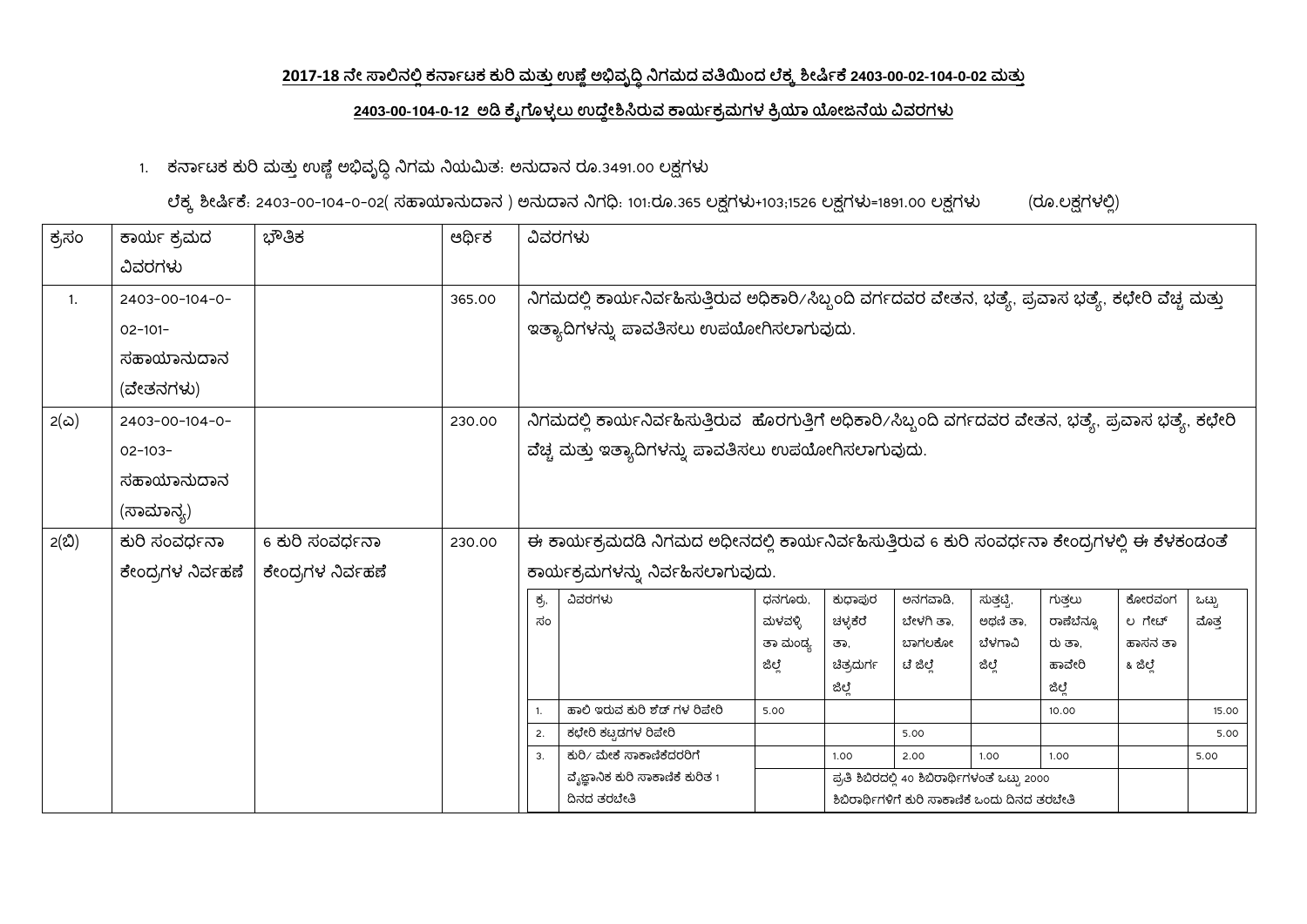|                  |                  |                           |       |                                                         |                                                                                                |       |              | ತಿಂಡಿ, ಪುಸ್ತಕ, ಪೆನ್ ಮತ್ತು ತರಬೇತಿದಾರರಿಗೆ ಗೌರವಧನ<br>ಸೇರಿದಂತೆ ಪ್ರತೀ ಶಿಬಿರಾರ್ಥಿಗೆ ರೂ. 250 ರಂತೆ ವೆಚ್ಚ |       | ನೀಡಲು ಯೋಜಿಸಲಾಗಿದೆ. ಶಿಬರಾರ್ಥಿಯ ಪ್ರಯಾಣ ವೆಚ್ಚ, ಕಾಫಿ, |       |        |
|------------------|------------------|---------------------------|-------|---------------------------------------------------------|------------------------------------------------------------------------------------------------|-------|--------------|--------------------------------------------------------------------------------------------------|-------|---------------------------------------------------|-------|--------|
|                  |                  |                           |       |                                                         |                                                                                                |       | ಮಾಡಲಾಗುವುದು. |                                                                                                  |       |                                                   |       |        |
|                  |                  |                           |       | 4.                                                      | ಕುರಿ/ಮೇಕೆ ಸಾಕಾಣಿಕೆದರರಿಗೆ ವೈಜ್ಞಾನಿಕ                                                             | 5.00  |              |                                                                                                  |       |                                                   |       | 5.00   |
|                  |                  |                           |       |                                                         | ಕುರಿ ಸಾಕಾನಿಕೆ ಕುರಿತ 4 ದಿನದ                                                                     |       |              |                                                                                                  |       |                                                   |       |        |
|                  |                  |                           |       |                                                         | ತರಬೇತಿಗಾಗಿ ಹಾಜರಾಗುವ                                                                            |       |              |                                                                                                  |       |                                                   |       |        |
|                  |                  |                           |       |                                                         | ಕುರಿಗಾರರಿಗೆ ಪ್ರಮಾಣ ವೆಚ್ಚ                                                                       |       |              |                                                                                                  |       |                                                   |       |        |
|                  |                  |                           |       | 5.                                                      | ತರಬೇತಿ ಕೇಂದ್ರಕ್ಕೆ ಪೀಠೋಪಕರಣಗಳ                                                                   | 2.00  | 2.00         | 2.00                                                                                             | 2.00  | 2.00                                              |       | 10.00  |
|                  |                  |                           |       |                                                         | ಮತ್ತು ಇತರೇ ಸಾಮಗ್ರಿಗಳ ಸರಬರಾಜು                                                                   |       |              |                                                                                                  |       |                                                   |       |        |
|                  |                  |                           |       | 6.                                                      | ಸಮತೋಲನ ಆಹಾರ ವೆಚ್ಚ                                                                              | 9.00  | 6.00         | 8.00                                                                                             | 3.00  | 5.00                                              | 5.00  | 36.00  |
|                  |                  |                           |       | 7.                                                      | ನೀರಾವರಿ ಮತ್ತು ಮೇವು ಅಭಿವೃದ್ಧಿ                                                                   | 10.00 | 5.00         | 6.00                                                                                             | 5.00  | 6.00                                              | 10.00 | 42.00  |
|                  |                  |                           |       | 8.                                                      | ವಾಹನಗಳ ಇಂಧನ ಮತ್ತು ನಿರ್ವಹಣೆ                                                                     | 5.00  | 4.00         | 3.00                                                                                             | 2.00  | 3.00                                              | 5.00  | 22.00  |
|                  |                  |                           |       | 9.                                                      | ವಿಧ್ಯುತ್ ಚ್ಚಕ್ತಿ ಮತ್ತು ನಿರ್ವಹಣೆ                                                                | 2.00  | 2.00         | 2.00                                                                                             | 1.00  | 1.00                                              | 3.00  | 11.00  |
|                  |                  |                           |       | 10.                                                     | ಕುರಿ⁄ಮೇಕೆಗಳಿಗೆ ವಿಮೆ, ಔಷಧಿ,                                                                     | 10.00 | 8.00         | 10.00                                                                                            | 5.00  | 5.00                                              | 6.00  | 44.00  |
|                  |                  |                           |       |                                                         | ಪರಿಕರಗಳು ಹಾಗು ಇತರೆ ವೆಚ್ಚ                                                                       |       |              |                                                                                                  |       |                                                   |       |        |
|                  |                  |                           |       | 11.                                                     | ಕುರಿ ಸಂವರ್ಧನಾ ಕೇಂದ್ರದ ಬೌಂಡ್ರಿ                                                                  |       |              |                                                                                                  | 30.00 |                                                   |       | 30.00  |
|                  |                  |                           |       |                                                         | ಹಾಗೂ ಮೇವು ಅಭಿವೃದ್ಧಿಗಾಗಿ ಗಿಡಗಂಟಿ                                                                |       |              |                                                                                                  |       |                                                   |       |        |
|                  |                  |                           |       |                                                         | ತೆಗೆದು ಹೊಲ ನಿರ್ಮಾಣಕ್ಕೆ (ಎಲ್ಲೆಗಳಿಲ್ಲಿ)                                                          |       |              |                                                                                                  |       |                                                   |       |        |
|                  |                  |                           |       |                                                         | ಟ್ರೆಂಚ್ ಮಾಡಿಸುವುದಕ್ಕೆ ಜೆಸಿಬಿ ಯಂತ್ರ                                                             |       |              |                                                                                                  |       |                                                   |       |        |
|                  |                  |                           |       |                                                         | ಬಾದಿಗೆಗಾಗಿ                                                                                     |       |              |                                                                                                  |       |                                                   |       |        |
|                  |                  |                           |       | 12                                                      | ಸೈಲೋ ಫಿಟ್ ನಿರ್ಮಾಣ                                                                              | 48.00 |              | 5.00                                                                                             |       |                                                   |       | 5.00   |
|                  |                  |                           |       |                                                         | ಒಟ್ರು                                                                                          |       | 58.00        | 43.00                                                                                            | 19.00 | 33.00                                             | 29.00 | 230.00 |
| $2(\mathcal{S})$ | ಕಟ್ಟಡಗಳ ನಿರ್ವಹಣೆ | ಕೇಂದ್ರ ಕಛೇರಿ ಆವರಣ         | 5.00  |                                                         | ಕೆಂದ್ರ ಕಛೇರಿ ಕಟ್ಟಡ, ಕಛೇರಿ ಸಿಬ್ಬಂದಿ ವಸತಿ ಗೃಹಗಳ ಅವಶ್ಯ ಸಿವಿಲ್ ಕಾಮಗಾರಿಗಳ ನಿರ್ಮಾಣ, ನಿವರ್ಹಣೆ ದುರಸ್ತಿ |       |              |                                                                                                  |       |                                                   |       |        |
|                  | ಮತ್ತು ದುರಸ್ತಿ    | ದಲ್ಲಿರುವ ವಸತಿ ಗೃಹಗಳು      |       |                                                         | ಕಾಮಗಾರಿಗಳನ್ನು ಕೈಗೊಳ್ಳಲಾಗುವುದು.                                                                 |       |              |                                                                                                  |       |                                                   |       |        |
|                  |                  | ಮತ್ತು ಕೇಂದ್ರ ಕಛೇರಿಯ       |       |                                                         |                                                                                                |       |              |                                                                                                  |       |                                                   |       |        |
|                  |                  | ನಿರ್ವಹಣೆ ದುರಸ್ಥಿ          |       |                                                         |                                                                                                |       |              |                                                                                                  |       |                                                   |       |        |
| $2(\delta)$      | ನಿಗಮದ ಜಿಲ್ಲಾ     | 18 ಜಿಲ್ಲಾ ಕೇಂದ್ರಗಳಲ್ಲಿರುವ | 45.00 |                                                         | ನಿಗಮ 18 ಜಿಲ್ಲೆ ಮಟ್ಟದ ಬಹು ಉಪಯೋಗಿ ಆಂಬುಲೇಟರಿ ವಾಹನಗಳಿಗೆ ಕುರಿಗಾರರಿಗೆ ತುರ್ತು ಚಿಕಿತ್ಸ್ರೆ ಲಸಿಕೆಗಳ      |       |              |                                                                                                  |       |                                                   |       |        |
|                  | ಮಟ್ಟದ            | ಆಂಬುಲೇಟರಿ                 |       |                                                         | ಕಾರ್ಯಕ್ರಮ, ಉಪ್ಲೆ ಕಟಾವಣೆ ಕಾರ್ಯಕ್ರಮ, ಸಾಮೂಹಿಕ ಜಂತುನಾಶಕ ಔಷದೋಪಚಾರ, ತರಬೇತಿ ಕಾರ್ಯಕ್ರಮ, ಆರ್ಥಿಕ         |       |              |                                                                                                  |       |                                                   |       |        |
|                  | ಕಛೇರಿಗಳಲ್ಲಿನ     | ವಾಹನಗಳಿಗೆ/ ಹೊರಗುತ್ತಿಗೆ    |       |                                                         | ಮತ್ತು ಸಾಮಾಜಿಕ ಕಾರ್ಯಕ್ರಮಗಳ ಅನುಷ್ಠಾನ ಮತ್ತು ಮೇಲ್ವಿಚಾರಣೆ ಇತ್ಯಾದಿಗಳನ್ನು ನಿರ್ವಹಿಸಲು, ಪಶುಪಾಲನಾ        |       |              |                                                                                                  |       |                                                   |       |        |
|                  | ವಾಹನಗಳ           | ಮೇಲೆ ವಾಹನ                 |       | ಇಲಾಖೆಯಿಂದ ಪಡೆದ ವಾಹನಗಳ ಬಾಡಿಗೆ ಮೊತ್ತವನ್ನು ಪಾವತಿಸಲಾಗುವುದು. |                                                                                                |       |              |                                                                                                  |       |                                                   |       |        |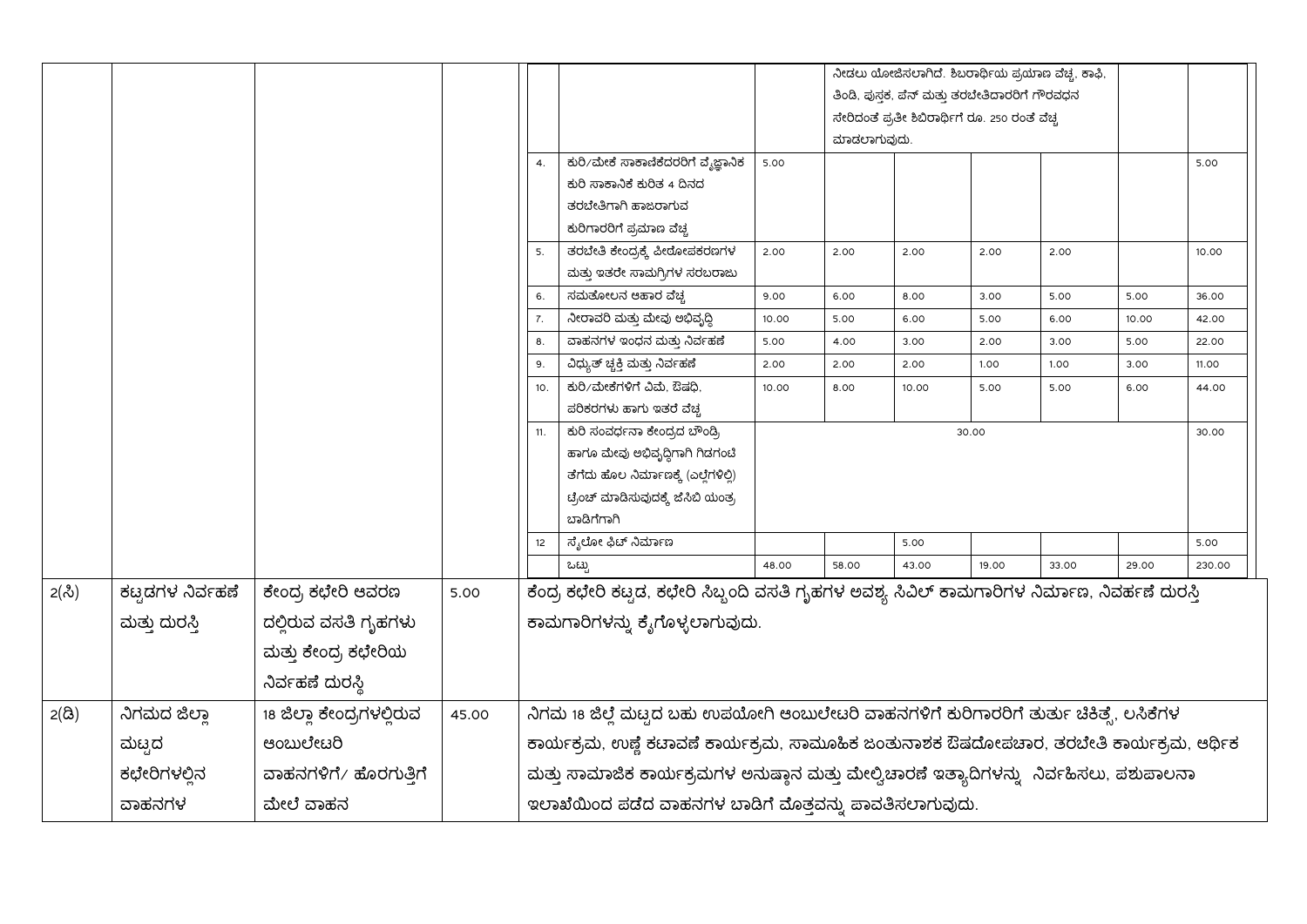|                                   | ನಿರ್ವಹಣೆ         | ತೆಗೆದುಕೊಳ್ಳಲು ⁄            |        |                                                                                                         |
|-----------------------------------|------------------|----------------------------|--------|---------------------------------------------------------------------------------------------------------|
|                                   |                  | ಇಲಾಖೆಯಿಂದ ಪಡೆಯಲಾದ          |        |                                                                                                         |
|                                   |                  | ವಾಹನಗಳಿಗೆ ಇಂಧನ ವೆಚ್ಚ       |        |                                                                                                         |
|                                   |                  | ಭರಿಸಲು                     |        |                                                                                                         |
| $2($ ಇ $)$                        | ನಿಗಮದ ವತಿಯಿಂದ    | ರಾಜ್ಯದಲ್ಲಿರುವ ಒಟ್ಟು        | 300.00 | ನಿಗಮದ ವತಿಯಿಂದ ರಾಜ್ಯದ ಎಲ್ಲಾ ಕುರಿ ಮೇಕೆಗಳಿಗೆ ಜಂತುನಾಶಕ ಔಷಧ ಹಾಗೂ ಅವಶ್ಯಕವಾಗಿ ಬೇಕಾಗಿರುವ ಔಷಧಗಳು,                |
|                                   | ಕುರಿ. ಮೇಕೆಗಳಿಗೆ  | ಕುರಿ/ಮೇಕೆಗಳು (95,71,213    |        | ರಾಸಾಯನಿಕಗಳು, ಲವಣ ಮಿಶ್ರಣ ಹಾಗೂ ಇತ್ಯಾದಿಗಳನ್ನು ಪಶುಪಾಲನೆ ಇಲಾಖೆಯಲ್ಲಿ ಔಷಧಿ ರಾಸಾಯನಿಕಗಳು ಲವಣ                     |
|                                   | ಅಗತ್ಯವಿರುವ ಜಂತು  | ಕುರಿಗಳು) (47,90,497        |        | ಮಿಶ್ರಣಗಳು ಇತ್ಯಾದಿ ಖರೀದಿಸಲು ಪಾಲಿಸುವ ನಿಯಮಿಗಳಂತೆ ಖರೀದಿ ಮಾಡಿ ಒದಗಿಸಲಾಗುವುದು.                                 |
|                                   | ನಾಶಕ, ಲವಣ        | ಮೇಕೆಗಳು) (ಒಟ್ಟು            |        |                                                                                                         |
|                                   | ಮಿಶ್ರಣ ಹಾಗೂ      | 1,43,61,710)               |        |                                                                                                         |
|                                   | ಇತರ ಔಷಧಗಳ        |                            |        |                                                                                                         |
|                                   | ಪೂರೈಕೆ           |                            |        |                                                                                                         |
| 2.(ಎಫ್)                           | ಕುರಿಗಾರರಿಗೆ ಪಾಸ್ | ರಾಜ್ಯದ ಕುರಿ / ಮೇಕೆ         | 5.00   | ಕುರಿಗಾರರು ತಮ್ಮ ಕುರಿಗಳಿಗೆ ಪಡೆದ ಚಿಕಿತ್ಸೆ, ಲಸಿಕೆ, ಜಂತುನಾಶಕ ಔಷಧಿ, ಪರಿಹಾರಧನ ದಾಖಲಿಸಲು ಹಾಗೂ ಕುರಿಗಾರರ           |
|                                   | ಪುಸಕ ವಿತರಣೆ.     | ಸಾಕಾಣಿಕೆದಾರರಿಗೆ            |        | ಮಾಹಿತಿ ದಾಖಲಿಸಲು ಉಪಯೋಗಿಸಲಾಗುವುದು.                                                                        |
| 2.(ಜಿ)                            | ನಿಗಮದ ಕೇಂದ್ರ     | $\mathbf{1}$               | 2.00   | ನಿಗಮದ ಕೇಂದ್ರ ಕಛೇರಿಯಲ್ಲಿ ಕುರಿ, ಮೇಕೆ ಅಭಿವೃದ್ಧಿ ಮತ್ತು ಉಣ್ಣೆ ಅಭಿವೃದ್ಧಿಗೆ ಸಂಬಂಧಪಟ್ಟ ನಿಯತಕಾಲಿಕೆಗಳು, ಗ್ರಂಥಗಳು, |
|                                   | ಕಛೇರಿಯಲ್ಲಿ       |                            |        | ಪುಸ್ತಕಗಳು, ಇತ್ಯಾದ್ಯಿಗಳನ್ನು ಒದಗಿಸಲು ಗ್ರಂಥಾಲಯ ಸ್ಥಾಪನೆ ಮಾಡಲಾಗುವುದು.                                        |
|                                   | ಗ್ರಂಥಾಲಯ ಸೌಲಭ್ಯ  |                            |        |                                                                                                         |
|                                   | ಒದಗಿಸುವುದು       |                            |        |                                                                                                         |
| 2. $(d\vec{\theta}d\vec{\theta})$ | ವ್ಯೆಜ್ಞಾನಿಕ ಕುರಿ | 150 ತರಬೇತಿ ಶಿಬಿರಗಳು,       | 15.00  | ರಾಜ್ಯದ ತಾಲ್ಲೂಕು & ಜಿಲ್ಲಾ ಕೇಂದ್ರಗಳಲ್ಲಿ ಕುರಿಗಾರರಿಗೆ ಕುರಿಗಳ ಸಾಕಾಣಿಕೆ ನಿರ್ವಹಣೆ, ಲಸಿಕೆ ಕಾರ್ಯಕ್ರಮ, ರೋಗ        |
|                                   | ಸಾಕಾನಿಕೆಯಲ್ಲಿ    | ಪ್ರತಿ ಶಿಬಿರಕ್ಕೆ ರೂ. 10000- |        | ತಡೆಗಟ್ಟುವ ಬಗ್ಗೆ ವ್ಯೆಜ್ಞಾನಿಕ ತರಬೇತಿ ಕಾರ್ಯಕ್ರಮಗಳ ಬಗ್ಗೆ ಅರಿವು ಮೂಡಿಸಲು ವಾರ್ಷಿಕ 150 ತರಬೇತಿ ಶಿಬಿರಗಳನ್ನು       |
|                                   | ತರಬೇತಿ           | 00 ದಂತೆ                    |        | ಆಯೋಜಿಸಲಾಗುವುದು. ಪ್ರತಿ ಶಿಬಿರದಲ್ಲಿ 40 ಶಿಬಿರಾರ್ಥಿಗಳಂತೆ ಒಟ್ಟು 6000 ಶಿಬಿರಾರ್ಥಿಗಳಿಗೆ ಕುರಿ ಸಾಕಾಣಿಕೆಯಲ್ಲಿ ಒಂದು  |
|                                   | ಕಾರ್ಯಕ್ರಮ        |                            |        | ದಿನದ ತರಬೇತಿ ನೀಡಲು ಯೋಜಿಸಲಾಗಿದೆ. ಶಿಬಿರಾರ್ಥಿಯ ಪ್ರಯಾಣ ವೆಚ್ಚ, ಕಾಫಿ, ತಿಂಡಿ, ಉಟ, ಪುಸ್ತಕ, ಪೆನ್ ಮತ್ತು            |
|                                   |                  |                            |        | ತರಬೇತಿದಾರರಿಗೆ ಗೌರವಧನ ಸೇರಿದಂತೆ ಪ್ರತೀ ಶಿಬಿರಾರ್ಥಿಗೆ ರೂ. 250ರಂತೆ ವೆಚ್ಚ ಮಾಡಲಾಗುವುದು.                         |
| 2.(ಐ)                             | ಕುರಿ/ಮೇಕೆ        | 2 ಕೇಂದ್ರಗಳಲ್ಲಿ 60          | 8.00   | ರಾಜ್ಯದಲ್ಲಿರುವ ಕುರಿ ಮತ್ತು ಉಣ್ಣೆ ಉತ್ಪಾದಕರ ಸಹಕಾರ ಸಂಘಗಳ ವ್ಯಾಪ್ತಿಯಲ್ಲಿ ಆಸಕ್ತ ಕುರಿಗಾರರಿಗೆ ಉಣ್ಣೆ ಕಟಾವು ತರಬೇತಿ  |
|                                   | ಸಾಕಾಣಿಕೆ ತರಬೇತಿ  | ಶಿಬಿರಾರ್ಥಿಗಳು ಮತ್ತು ಕುರಿ   |        | ಹಾಗೂ ಕುರಿ/ ಮೇಕೆ ಸಾಕಾಣಿಕೆ ವೃತ್ತಿಯನ್ನು ಲಾಭದಾಯಕ ಮಾಡಲು ಅವುಗಳ ನಿರ್ವಹಣೆ, ಲಸಿಕೆ ಕಾರ್ಯಕ್ರಮ, ಕುರಿಗಳಲ್ಲಿ          |
|                                   | ಮತ್ತು ಯಾಂತ್ರೀಕೃತ | ಮತ್ತು ಉಣ್ಣೆ ಉತ್ಪಾದಕರ       |        | ಯಾಂತ್ರೀಕೃತ ಉಷ್ಣೆ ಕಟಾವಣೆ ಕುರಿತು ನಿಗಮದ ಅಧೀನ ಕೇಂದ್ರಗಳಾದ ಕುಧಾಪುರ ಮತ್ತು ಧನಗೂರು ಕೇಂದ್ರಗಳಲ್ಲಿ ತಲಾ 60           |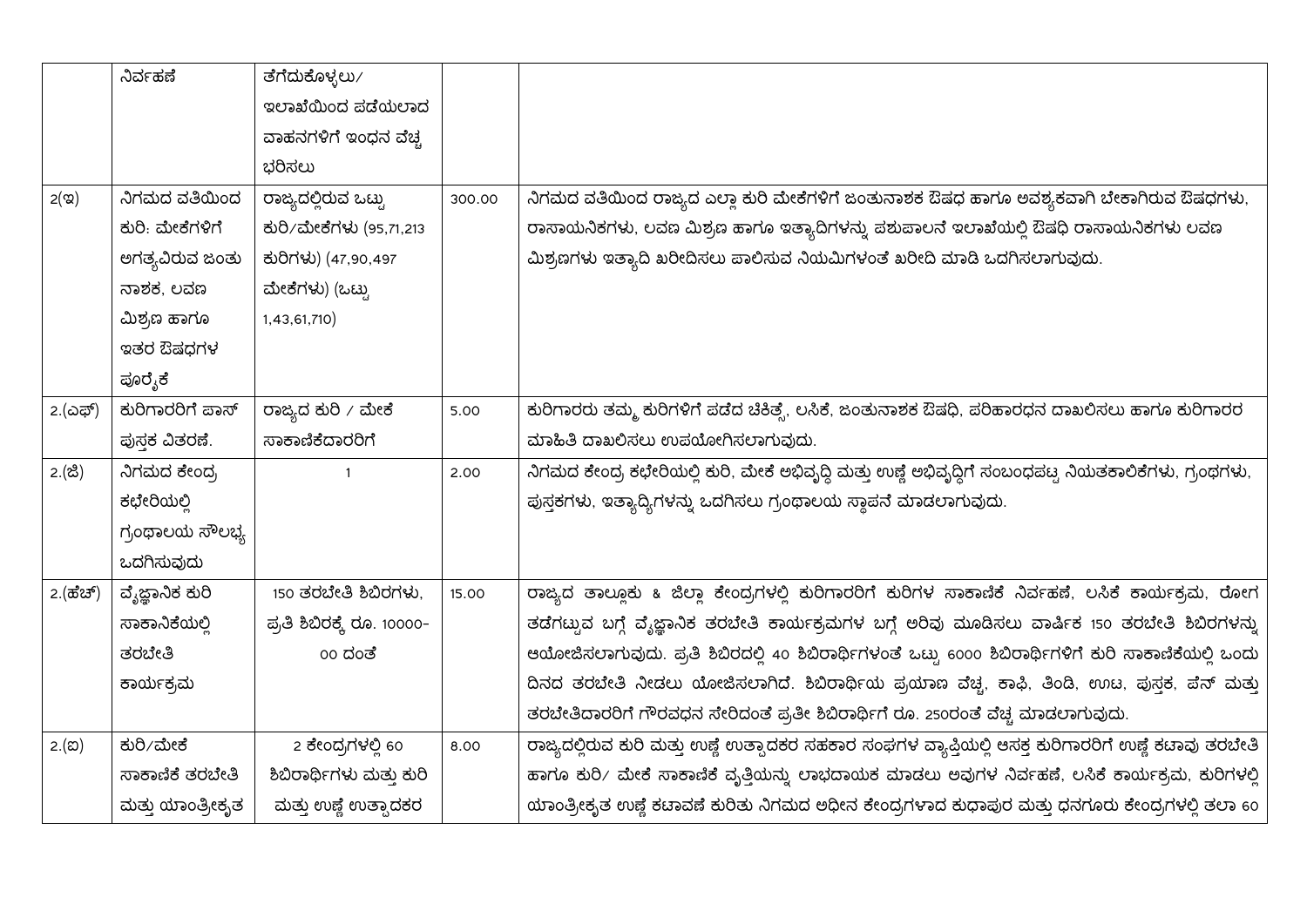|               | ಉಣ್ಣೆ ಕಟಾವಣೆ       | ಸಹಕಾರ ಸಂಘಗಳ             |       | ಶಿಬಿರಾರ್ಥಿಗಳಿಗೆ 1 ತಿಂಗಳ ಅವಧಿಯ ತರಬೇತಿ ಕಾರ್ಯಕ್ರಮದಡಿ ರೂ. 5,000-00 ಗಳಂತೆ ಶಿಬಿರಾರ್ಥಿ ತರಬೇತಿ ವೇತನ        |
|---------------|--------------------|-------------------------|-------|----------------------------------------------------------------------------------------------------|
|               | ತರಬೇತಿ             | ವ್ಯಾಪ್ತಿಯಲ್ಲಿ ಆಸಕ್ತ     |       | ನೀಡಲಾಗುವುದು.                                                                                       |
|               | ಕಾರ್ಯಕ್ರಮ          | ಕುರಿಗಾರರಿಗೆ ಉಣ್ಣೆ ಕಟಾವು |       |                                                                                                    |
|               |                    | ತರಬೇತಿ                  |       |                                                                                                    |
| 2(25)         | ನಿಗಮದ              |                         | 20.00 | ನಿಗಮದ ಕಾರ್ಯಕ್ರಮಗಳ ಕುರಿತು ಕುರಿಗಾರರಿಗೆ ಮತ್ತು ರೈತ ವರ್ಗಕ್ಕೆ ಸೂಕ್ತ ಮಾಹಿತಿಗಳನ್ನು ನಿಗಮದ                   |
|               | ಕಾರ್ಯಚಟುವಟಿಕೆಗ     |                         |       | ಕಾರ್ಯಚಟುವಟಿಕೆಗಳನ್ನು ಪ್ರದರ್ಶನ ಮಳಿಗೆ, ಜಾಹಿರಾತು, ಪೋಸ್ಟರ್, ಪ್ಲೆಕ್ಸ್, ಹೋರ್ಡಿಂಗ್ಸ್, ಮಾಧ್ಯಮಗಳ ಮೂಲಕ ಪ್ರಚಾರ |
|               | ಳ ಕುರಿತು ಪ್ರಚಾರ.,  |                         |       | ಮಾಡಲು ಉಪಯೋಗಿಸಲಾಗುವುದು.                                                                             |
|               | ಪ್ರದರ್ಶನ ಮಳಿಗೆ     |                         |       |                                                                                                    |
|               | ಹಾಗೂ ಜಾಹಿರಾತು      |                         |       |                                                                                                    |
|               | ನೀಡುವುದು           |                         |       |                                                                                                    |
| $2.(\vec{5})$ | ಕಿರುಹೊತ್ತಿಗೆಗಳ     |                         | 20.00 | ನಿಗಮದ ಕಾರ್ಯಕ್ರಮಗಳ ಕುರಿತು ಕುರಿಗಾರರಿಗೆ ಮತ್ತು ರೈತ ವರ್ಗಕ್ಕೆ ಸೂಕ್ತ ಮಾಹಿತಿಗಳನ್ನು ಕುರಿಮಿತ್ರ ಪತ್ರಿಕೆ,      |
|               | ಮುದ್ರಣ, ಕುರಿ ಮಿತ್ರ |                         |       | ಕಿರುಹೊತ್ತಿಗೆಗಳನ್ನು ಹಾಗೂ ಇನ್ನಿತರ ಅವಶ್ಯಕವಿರುವ ಮುದ್ರಣ ಕಾರ್ಯಗಳಿಗಾಗಿ ಮುದ್ರಿಸಲು ಒದಗಿಸಲಾಗುವುದು.           |
|               | ಮಾಸ ಪತ್ರಿಕೆ,       |                         |       |                                                                                                    |
|               | ಹಾಗೂ ಇನ್ನಿತರ       |                         |       |                                                                                                    |
|               | ಮುದ್ರಣ             |                         |       |                                                                                                    |
|               | ಕಾರ್ಯಗಳಿಗಾಗಿ       |                         |       |                                                                                                    |
| 2(ಎಲ್)        | ವಿಚಾರ ಸಂಕಿರಣ,      | 20 ಜನರು                 | 20.00 | ರಾಜ್ಯದಲ್ಲಿ, ಹೊರರಾಜ್ಯಗಳಲ್ಲಿ ಜರಗುವ ತಾಂತ್ರಿಕ ವಿಚಾರ ಸಂಕಿರಣಗಳು, ಪ್ರದರ್ಶನಗಳು ತರಬೇತಿ ಹಾಗೂ ಅಧ್ಯಯನ          |
|               | ಪ್ರದರ್ಶನ, ತರಬೇತಿ   |                         |       | ಪ್ರವಾಸಗಳಿಗೆ ನಿಗಮದ ಅಧ್ಯಕ್ಷರು, ನಿರ್ದೇಶಕ ಮಂಡಳಿ ಸದಸ್ಯರುಗಳು ಹಾಗೂ ನಿಗಮದ ತಾಂತ್ರಿಕ ಅಧಿಕಾರಗಳನ್ನು            |
|               | ಹಾಗೂ ಪ್ರವಾಸ        |                         |       | ನಿಯೋಜಿಸಲು ಭರಿಸಲಾಗುವುದು, ನಿಗಮದ ವತಿಯಿಂದ ವಿಚಾರ ಸಂಕಿರಣ, ಕಾರ್ಯಾಗಾರ ಇತ್ಯಾದಿ ಆಯೋಜಿಸಲಾಗುವುದು.              |
|               | ಕಾರ್ಯಕ್ರಮಗಳು       |                         |       |                                                                                                    |
| $2(\omega o)$ | ನಿಗಮದಲ್ಲಿ          | 500 ಪ್ರಮಾಣೀಕೃತ ಸ್ಥಳೀಯ   | 15.00 | ಪ್ರಗತಿ ಪರ ಕುರಿ/ ಮೇಕೆ ಸಾಕಾಣಿಕೆದಾರರು. - ನಿಗಮದಲ್ಲಿ ನೊಂದಾಯಿತ ಸಹಕಾರಿ ಸಂಘಗಳ ಸದಸ್ಯರುಗಳು, /ಆಸಕ್ತ           |
|               | ನೋಂದಾಯಿತ ಕುರಿ      | ಶುದ್ಧ ತಳಿ ಟಗರು $\prime$ |       | ಕುರಿ:ಮೇಕೆ ಸಾಕಾಣಿಕೆದಾರರಿಗೆ 500 ಪ್ರಮಾಣೀಕೃತ ಸ್ಥಳೀಯ ಶುದ್ಧ ತಳಿ ಟಗರು/ಮಿಶ್ರತಳಿ (ರಾಂಬುಲೇಟ್/ಮೆರಿನೊ)         |
|               | ಮತ್ತು ಉಣ್ಣೆ        | ಮಿಶ್ರತಳಿ (ರಾಂಬುಲೇಟ್     |       | ಹೋತಗಳನ್ನು ಸರಬರಾಜು ಮಾಡಲು ಪ್ರತಿ ಟಗರು/ಹೋತಗೆ ರೂ.3000 ಗಳನ್ನು ನಿಗಮದ ವತಿಯಿಂದ ಪ್ರೋತ್ಸಾಹಧನ                  |
|               | ಉತ್ಸಾದಕರ           | ∕ ಮೆರಿನೊ) ಹೋತ           |       | ನೀಡಲಾಗುವುದು ಮತ್ತು ಬಾಕಿ ಹೆಚ್ಚುವರಿ ಮೊತ್ತವನ್ನು ಫಲಾನುಭವಿಯಿಂದ ಪಡೆಯಲಾಗುವುದು.                             |
|               | ಸಹಕಾರ ಸಂಘಗಳ        |                         |       |                                                                                                    |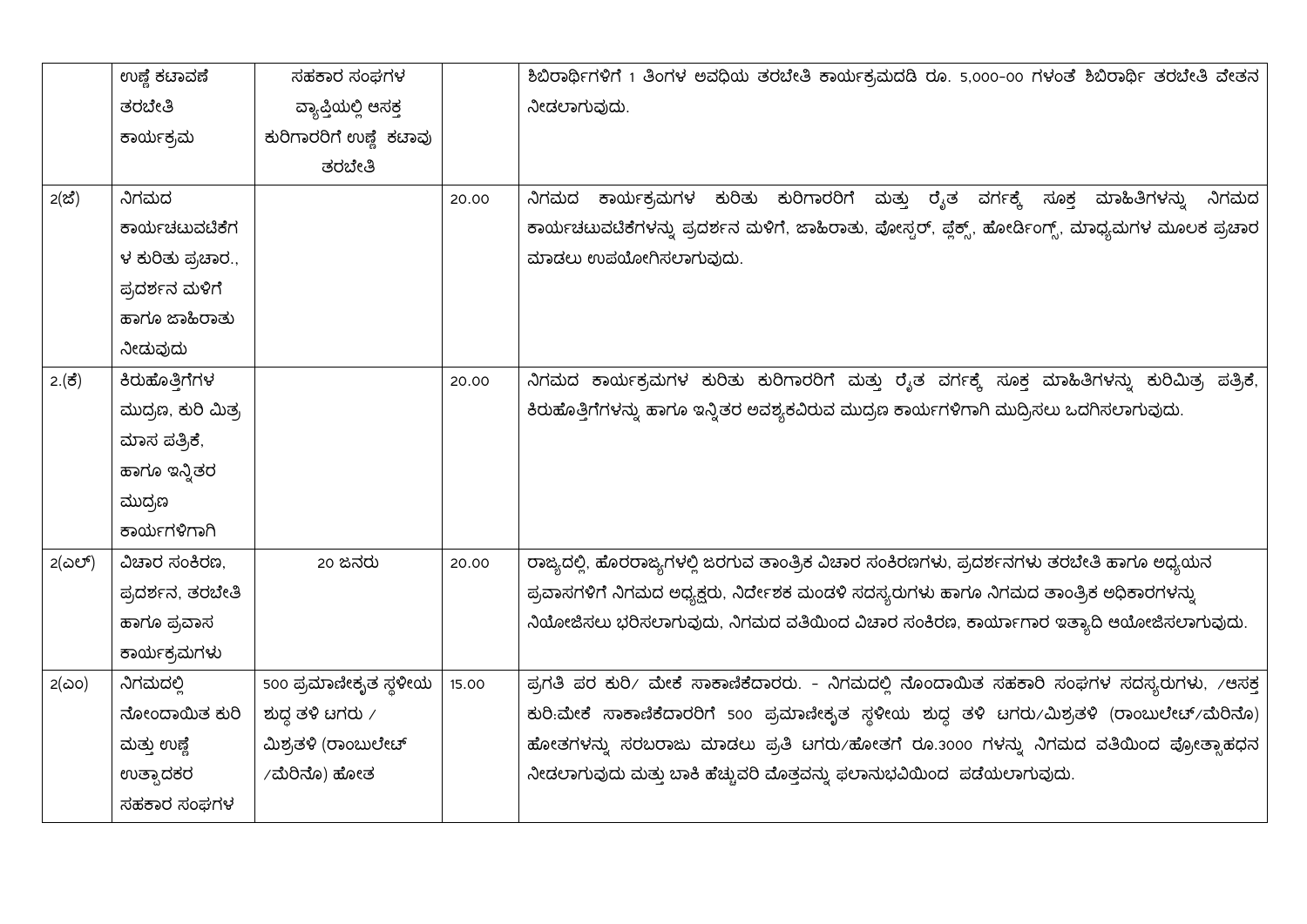|              | ಸದಸ್ಯರಿಗೆ⁄ಆಸಕ್ತ      |                       |         |                                                                                                    |
|--------------|----------------------|-----------------------|---------|----------------------------------------------------------------------------------------------------|
|              | ಕುರಿ:ಮೇಕೆ            |                       |         |                                                                                                    |
|              | ಸಾಕಾಣಿಕೆದಾರರಿಗೆ      |                       |         |                                                                                                    |
|              | ಪ್ರಮಾಣೀಕೃತ           |                       |         |                                                                                                    |
|              | ಸ್ಥಳೀಯ ಶುದ್ಧ ತಳಿ     |                       |         |                                                                                                    |
|              | ಟಗರು⁄ಮಿಶ್ರಿತಳಿ       |                       |         |                                                                                                    |
|              | (ರಾಂಬುಲೇಟ್/ಮೆರಿ      |                       |         |                                                                                                    |
|              | ನೊ)⁄                 |                       |         |                                                                                                    |
|              | ಹೋತಗಳ                |                       |         |                                                                                                    |
|              | ಸರಬರಾಜು              |                       |         |                                                                                                    |
|              |                      | ಒಟ್ಟು                 | 1280.00 |                                                                                                    |
| $\mathbf{3}$ |                      |                       |         | 2017-18 ನೇ ಸಾಲಿನ ಹೊಸ ಕಾರ್ಯಕ್ರಮಗಳು                                                                  |
| $3(\omega)$  | ಪ್ರಮಾಣೀಕೃತ           | ಪ್ರಮಾಣೀಕೃತ ಉತ್ಕೃಷ್ಟ   | 100.00  | ರಾಜ್ಯದಲ್ಲಿ ಪ್ರಮಾಣೀಕೃತ ಉತ್ಕೃಷ್ಟ ತಳಿ ಟಗರುಗಳ ಉತ್ಪಾದಕರಿಗೆ ಪ್ರೋತ್ಸಾಹ ಧನ ನೀಡಲಾಗುವುದು. ಅವುಗಳಲ್ಲಿ 3 ತಿಂಗಳ  |
|              | ಉತ್ಕೃಷ್ಟ ತಳಿ         | ತಳಿ ಟಗರುಗಳ            |         | ವಯಸ್ಸಿನ "ತಳಿ ಸಂವರ್ಧನೆಗೆ ತಕ್ಕುದಾದ" ಗಂಡು ಕುರಿ ಮರಿಗಳನ್ನು ಆಯ್ಕೆ ಮಾಡಿಕೊಳ್ಳುವ ಮೂಲಕ 3333 ಉತ್ಕೃಷ್ಟ ಕುರಿ    |
|              | ಟಗರುಗಳ               | ಉತ್ಸಾದಕರಿಗೆ ಪ್ರೋತ್ಸಾಹ |         | ಮರಿಗಳನ್ನು ಬೆಳೆಸುವುದಕ್ಕಾಗಿ 12 ತಿಂಗಳುಗಳಿಗೆ ಕುರಿಗಳಿಗೆ ಉತ್ತಮ ಗುಣಮಟ್ಟದ ಆಹಾರವನ್ನು ಮಯಸ್ಸಿನ ಅನುಸಾರ         |
|              | ಉತ್ಸಾದಕರಿಗೆ          | ಧನ ನೀಡಿಕೆ 3333 ಟಗರು   |         | ಒದಗಿಸಲು 3000 ರೂ.ಗಳ ಗರಿಷ್ಠ ಪ್ರೋತ್ಸಾಹಧನ ನೀಡಲಾಗುವುದು.                                                 |
|              | ಪ್ರೋತ್ಸಾಹ ಧನ         | ಮರಿ                   |         |                                                                                                    |
|              | ನೀಡಿಕೆ               |                       |         |                                                                                                    |
| 3(ಬಿ)        | ಬಳ್ಳಾರಿ ಕುರಿ         | $\mathbf{1}$          | 100.00  | ಬಳ್ಳಾರಿ ಕುರಿ ತಳಿ ಸಂವರ್ಧನೆಗಾಗಿ ಬಳ್ಳಾರಿ ಜಿಲ್ಲೆಯ ಕುರಿಕುಪ್ಪೆ ಗ್ರಾಮದಲ್ಲಿ "ಬಳ್ಳಾರಿ ಕುರಿ ಸಂವರ್ಧನೆ ಕೇಂದ್ರ" |
|              | ಸಂವರ್ಧನಾ ಕೇಂದ್ರ      |                       |         | ಪ್ರಾರಂಭಿಸಲಾಗುವುದು. ಇದಕ್ಕಾಗಿ 1 ಕೋಟಿ ರೂ. ಅನುದಾನ ಒದಗಿಸಲಾಗುವುದು.                                       |
|              | ಸ್ಥಾಪನೆ              |                       |         |                                                                                                    |
|              |                      | ಒಟ್ಟು                 | 200.00  |                                                                                                    |
|              | ಲೆಕ್ಕ ಶೀರ್ಷಿಕೆ 2403– | ಒಟ್ಟು                 | 1480.00 |                                                                                                    |
|              | 00-104-0-02          |                       |         |                                                                                                    |
|              |                      |                       |         |                                                                                                    |
|              |                      |                       |         |                                                                                                    |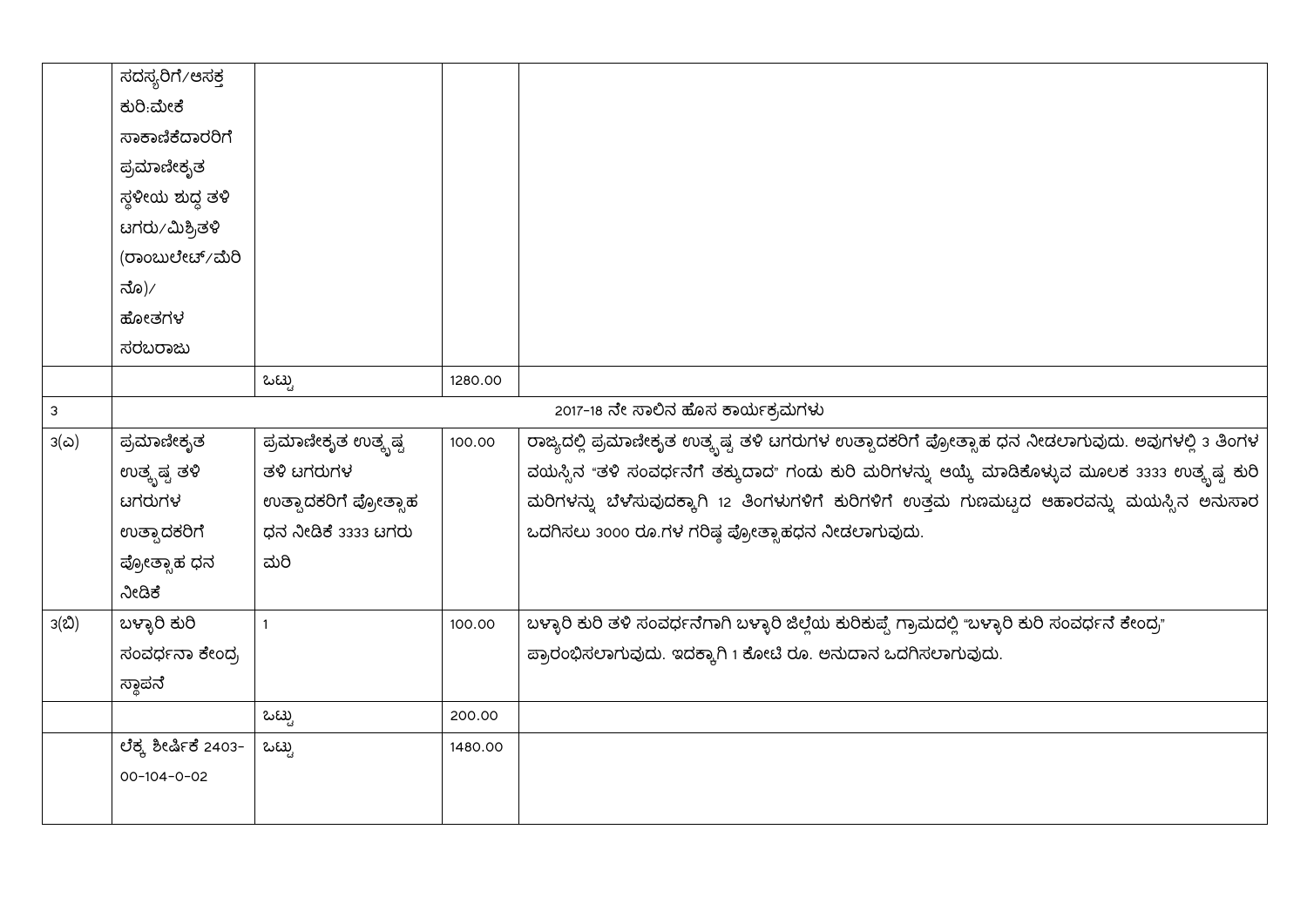| $\overline{\mathbf{4}}$ | ವಿಶೇಷ ಘಟಕ ಯೋಜನೆ ಮತ್ತು ಗಿರಿಜನ ಉಪಯೋಜನೆ |                        |         |                                                                                          |                                                                                                     |             |  |  |  |
|-------------------------|--------------------------------------|------------------------|---------|------------------------------------------------------------------------------------------|-----------------------------------------------------------------------------------------------------|-------------|--|--|--|
| $4(\infty)$             | ವಿಶೇಷ ಘಟಕ                            | 500 ಕುರಿ <i>/</i> ಮೇಕೆ | 300.00  |                                                                                          | ನಿಗಮದಲ್ಲಿ ನೊಂದಣಿಯಾಗಿರುವ ಕುರಿ ಮತ್ತು ಉಣ್ಣೆ ಉತ್ಪಾದಕರ ಸಹಕಾರ ಸಂಘಗಳ ಪರಿಶಿಷ್ಟ ಜಾತಿ ಸದಸ್ಯರುಗಳಿಗೆ (10+1)ರ    |             |  |  |  |
|                         | ಯೋಜನೆ-                               | ಘಟಕಗಳು (10+1)          |         |                                                                                          | ಕುರಿ / ಮೇಕೆ ಘಟಕಗಳನ್ನು ಪ್ರತೀ ಘಟಕಕ್ಕೆ ರೂ.67440/- ಗಳ ವೆಚ್ಚದಲ್ಲಿ ಪೂರೈಸಲಾಗುವುದು. ಈ ಘಟಕದ ವೆಚ್ಚದಲ್ಲಿ       |             |  |  |  |
|                         | ಕುರಿ:ಮೇಕೆ ಘಟಕಗಳ                      |                        |         |                                                                                          | ಶೇಕಡ 90 ರಷ್ಟು ರೂ. 60,000.00 ಗಳನ್ನು ನಿಗಮದ ವತಿಯಿಂದ ಸಹಾಯಧನವಾಗಿ ನೀಡಲಾಗುವುದು. ಉಳಿಕೆ ಮೊತ್ತ ರೂ.            |             |  |  |  |
|                         | ಪೂರೈಕೆ 2403-00-                      |                        |         |                                                                                          | 7,440.00 ಗಳನ್ನು ಸಾಲದ ರೂಪದಲ್ಲಿ ರಾಷ್ಟ್ರೀಕೃತ, ಗ್ರಾಮೀಣ, ಸ್ಥಳೀಯ ಸಹಕಾರಿ ಬ್ಯಾಂಕುಗಳ ವತಿಯಿಂದ                 |             |  |  |  |
|                         | $104 - 0 - 02 - 422$                 |                        |         |                                                                                          | ಒದಗಿಸಲಾಗುವುದು. ಘಟಕದ ವಿವರ ಈ ಕೆಳಕಂಡಂತಿದೆ.                                                             |             |  |  |  |
|                         |                                      |                        |         | 1.                                                                                       | $10$ ಹೆಣ್ಣು ಕುರಿ /ಮೇಕೆಗಳು ಖರೀದಿಗಾಗಿ @ ರೂ.5500/- ದಂತೆ                                                | ರೂ.55000.00 |  |  |  |
|                         |                                      |                        |         | 2.                                                                                       | $1$ ಬಿತ್ತನೆ ಟಗರು / ಹೋತ ಖರೀದಿಗಾಗಿ ರೂ 8000/-                                                          | ರೂ.7000.00  |  |  |  |
|                         |                                      |                        |         | 3.                                                                                       | ವಿಮೆ, ಸಾಗಾಣೆಕೆ ವೆಚ್ಚ, ಕುರಿ ದೊಡ್ಡಿ ರಿಪೇರಿ ಹಾಗೂ ಇತರೆ ವೆಚ್ಚ                                            | ರೂ.5440.00  |  |  |  |
|                         |                                      |                        |         |                                                                                          | ಒಟ್ಟು                                                                                               | ರೂ.67440.00 |  |  |  |
| 4(ಬಿ)                   | ಗಿರಿಜನ                               | 185 ಕುರಿ ⁄ಮೇಕೆ ಘಟಕಗಳು  | 111.00  |                                                                                          | ನಿಗಮದಲ್ಲಿ ನೊಂದಣಿಯಾಗಿರುವ ಕುರಿ ಮತ್ತು ಉಣ್ಣೆ ಉತ್ಸಾದಕರ ಸಹಕಾರ ಸಂಘಗಳ ಪರಿಶಿಷ್ಟ ಜಾತಿ ಸದಸ್ಯರುಗಳಿಗೆ (10+1)ರ    |             |  |  |  |
|                         | ಉಪಯೋಜನೆ–                             | $(10+1)$               |         |                                                                                          | ಕುರಿ / ಮೇಕೆ ಘಟಕಗಳನ್ನು ಪ್ರತೀ ಘಟಕಕ್ಕೆ ರೂ.67440/- ಗಳ ವೆಚ್ಚದಲ್ಲಿ ಪೂರೈಸಲಾಗುವುದು. ಈ ಘಟಕದ ವೆಚ್ಚದಲ್ಲಿ       |             |  |  |  |
|                         | ಕುರಿ:ಮೇಕೆ ಘಟಕಗಳ                      |                        |         | ಶೇಕಡ 90 ರಷ್ಟು ರೂ. 60,000.00 ಗಳನ್ನು ನಿಗಮದ ವತಿಯಿಂದ ಸಹಾಯಧನವಾಗಿ ನೀಡಲಾಗುವುದು. ಉಳಿಕೆ ಮೊತ್ತ ರೂ. |                                                                                                     |             |  |  |  |
|                         | ಪೂರೈಕೆ 2403-00-                      |                        |         |                                                                                          | 7,440.00 ಗಳನ್ನು ಸಾಲದ ರೂಪದಲ್ಲಿ ರಾಷ್ಟ್ರೀಕೃತ, ಗ್ರಾಮೀಣ, ಸ್ಥಳೀಯ ಸಹಕಾರಿ ಬ್ಯಾಂಕುಗಳ ವತಿಯಿಂದ                 |             |  |  |  |
|                         | $104 - 0 - 02 - 423$                 |                        |         |                                                                                          | ಒದಗಿಸಲಾಗುವುದು. ಘಟಕದ ವಿವರ ಈ ಕೆಳಕಂಡಂತಿದೆ.                                                             |             |  |  |  |
|                         |                                      |                        |         | 1.                                                                                       | 10 ಹೆಣ್ಣು ಕುರಿ /ಮೇಕೆಗಳು ಖರೀದಿಗಾಗಿ @ ರೂ.5500/- ದಂತೆ                                                  | ರೂ.55000.00 |  |  |  |
|                         |                                      |                        |         | 2.                                                                                       | $1$ ಬಿತ್ತನೆ ಟಗರು / ಹೋತ ಖರೀದಿಗಾಗಿ ರೂ 8000/-                                                          | ರೂ.7000.00  |  |  |  |
|                         |                                      |                        |         | 3.                                                                                       | ವಿಮೆ, ಸಾಗಾಣೆಕೆ ವೆಚ್ಚ, ಕುರಿ ದೊಡ್ಡಿ ರಿಪೇರಿ ಹಾಗೂ ಇತರೆ ವೆಚ್ಚ                                            | ರೂ.5440.00  |  |  |  |
|                         |                                      |                        |         |                                                                                          | ಒಟ್ಟು                                                                                               | ರೂ.67440.00 |  |  |  |
|                         | ಲೆಕ್ಕ ಶೀರ್ಷಿಕೆ.                      | ಒಟ್ಟು ಮೊತ್ತ            | 1891.00 |                                                                                          |                                                                                                     |             |  |  |  |
|                         | 2403-00-104-0-                       |                        |         |                                                                                          |                                                                                                     |             |  |  |  |
|                         | 02                                   |                        |         |                                                                                          |                                                                                                     |             |  |  |  |
| 5.                      |                                      |                        |         |                                                                                          | ಲೆಕ್ಕ್ಲೆ ಶೀರ್ಷಿಕೆ 2403-00-104-0-12 ಅನುದಾನ ವಿವರ                                                      |             |  |  |  |
| 5 (ಎ)                   | 2403-00-104-0-                       | 13680 ಅಥವಾ ಅದಕ್ಕಿಂತ    | 684.00  |                                                                                          | ಆಕಸ್ಮಿಕವಾಗಿ ಮರಣಿಸಿದ 6 ತಿಂಗಳೂಳಗಿನ ಕುರಿ∕ಮೇಕೆ ಮರಿಗಳಿಗೆ ಸರ್ಕಾರದ ಆದೇಶದ ಮೇರೆಗೆ ಪ್ರತೀ ಕುರಿ∕ ಮೇಕೆ           |             |  |  |  |
|                         | $12 - 103$                           | ಹೆಚ್ಚು ಮರಣಿಸಿದ ಪ್ರತಿ   |         |                                                                                          | ಮರಿಗೆ ರೂ.2500/- ಮತ್ತು 6 ತಿಂಗಳ ಮೇಲ್ಪಟ್ಟ ಕುರಿ / ಮೇಕೆಗಳು ಆಕಸ್ಮಿಕವಾಗಿ ಮರಣಿಸಿದಾಗ ಪ್ರತಿ ಕುರಿ / ಮೇಕೆಗೆ ರೂ. |             |  |  |  |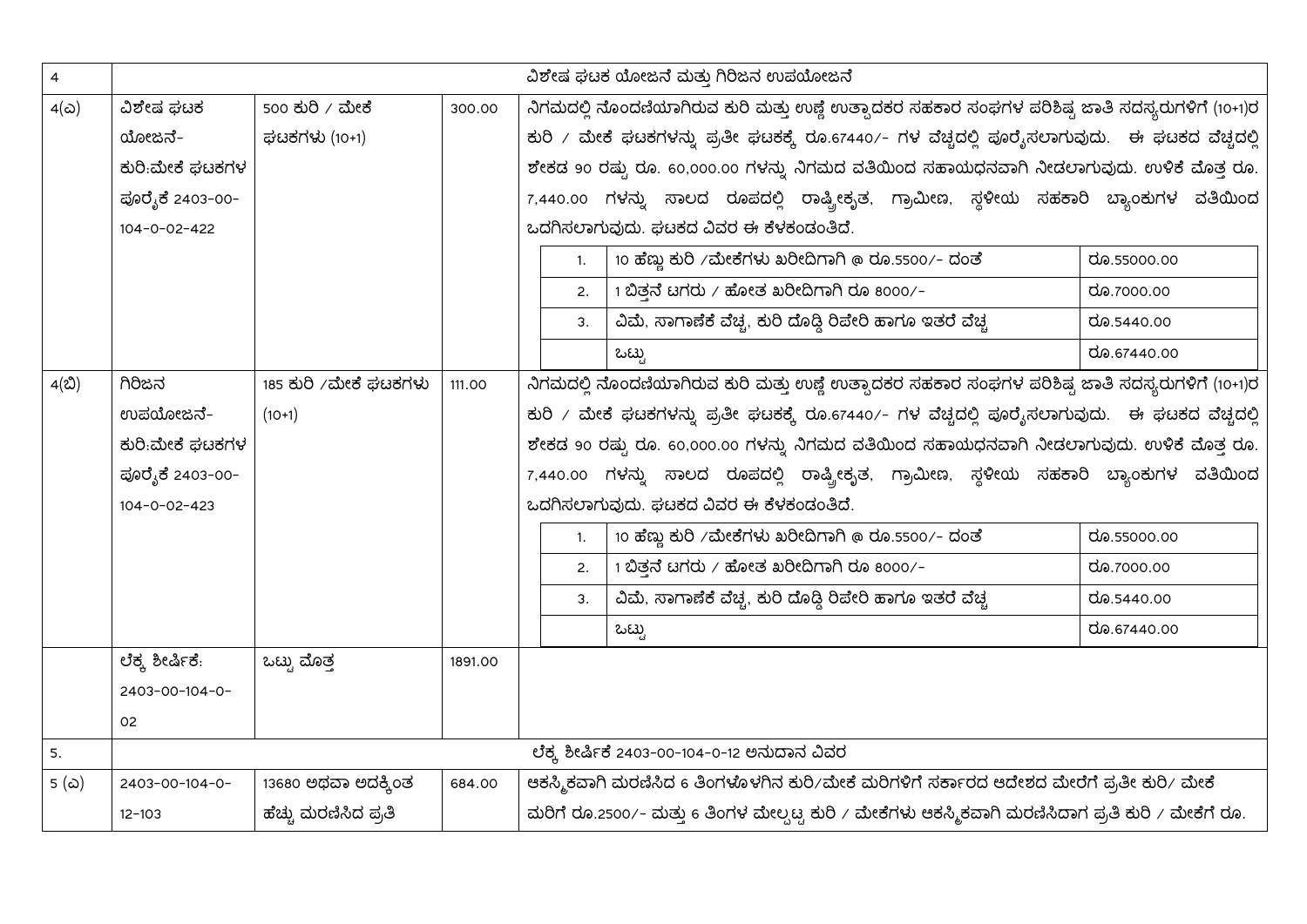|             | ಸಹಾಯಾನುದನ                                    | ಕುರಿ/ಮೇಕೆಗೆ ರೂ.2500/-     |         | 5000 ಪರಿಹಾರ ಧನವನ್ನು ಸರ್ಕಾರದ ಆದೇಶದನ್ವಯ ಕುರಿಗಾರರಿಗೆ ನೀಡಲಾಗುವುದು.                                         |
|-------------|----------------------------------------------|---------------------------|---------|--------------------------------------------------------------------------------------------------------|
|             |                                              | ಅಥವಾ ರೂ.5000/-            |         |                                                                                                        |
|             |                                              | ಪರಿಹಾರ ಧನ ನೀಡಿಕೆ          |         |                                                                                                        |
| 5(ඪ)        | 2403-00-104-0-                               | 6000 ಅಥವಾ ಅದಕ್ಕಿಂತ        | 300.00  | ಆಕಸ್ಮಿಕವಾಗಿ ಮರಣಿಸಿದ 6 ತಿಂಗಳೊಳಗಿನ ಕುರಿ∕ಮೇಕೆ ಮರಿಗಳಿಗೆ ಸರ್ಕಾರದ ಆದೇಶದ ಮೇರೆಗೆ ಪ್ರತೀ ಕುರಿ∕ ಮೇಕೆ              |
|             | 12-422 ವಿಶೇಷ                                 | ಹೆಚ್ಚು ಮರಣಿಸಿದ ಪ್ರತಿ      |         | ಮರಿಗೆ ರೂ.2500/- ಮತ್ತು 6 ತಿಂಗಳ ಮೇಲ್ಪಟ್ಟ ಕುರಿ / ಮೇಕೆಗಳು ಆಕಸ್ಮಿಕವಾಗಿ ಮರಣಿಸಿದಾಗ ಪ್ರತಿ ಕುರಿ / ಮೇಕೆಗೆ ರೂ.    |
|             | ಘಟಕ ಯೋಜನೆ                                    | ಕುರಿ/ ಮೇಕೆಗೆ ರೂ. 2500/-   |         | 5000 ಪರಿಹಾರ ಧನವನ್ನು ಸರ್ಕಾರದ ಆದೇಶದನ್ವಯ ಕುರಿಗಾರರಿಗೆ ನೀಡಲಾಗುವುದು.                                         |
|             |                                              | ಅಥವಾ ರೂ. 5000             |         |                                                                                                        |
|             |                                              | ಪರಿಹಾರ ಧನ ನೀಡಿಕೆ          |         |                                                                                                        |
| 5(సి)       | 2403-00-104-0-                               | 4320 ಅಥವಾ ಅದಕ್ಕಿಂತ        | 216.00  | ಆಕಸ್ಮಿಕವಾಗಿ ಮರಣಿಸಿದ 6 ತಿಂಗಳೊಳಗಿನ ಕುರಿ∕ಮೇಕೆ ಮರಿಗಳಿಗೆ ಸರ್ಕಾರದ ಆದೇಶದ ಮೇರೆಗೆ ಪ್ರತೀ ಕುರಿ∕ ಮೇಕೆ              |
|             | 12-423 ಗಿರಿಜನ                                | ಹೆಚ್ಚು ಮರಣಿಸಿದ ಪ್ರತಿ ಕುರಿ |         | ಮರಿಗೆ ರೂ.2500/– ಮತ್ತು 6 ತಿಂಗಳ ಮೇಲ್ಪಟ್ಟ ಕುರಿ / ಮೇಕೆಗಳು ಆಕಸ್ಮಿಕವಾಗಿ ಮರಣಿಸಿದಾಗ ಪ್ರತಿ ಕುರಿ / ಮೇಕೆಗೆ ರೂ.    |
|             | ಉಪಯೋಜನೆ                                      | /ಮೇಕೆಗೆ ರೂ. 2500/-        |         | 5000 ಪರಿಹಾರ ಧನವನ್ನು ಸರ್ಕಾರದ ಆದೇಶದನ್ವಯ ಕುರಿಗಾರರಿಗೆ ನೀಡಲಾಗುವುದು.                                         |
|             |                                              | ಅಥವಾ ರೂ.5000 ಪರಿಹಾರ       |         |                                                                                                        |
|             |                                              | ಧನ ನೀಡಿಕೆ.                |         |                                                                                                        |
|             | ಲೆಕ್ಕ ಶೀರ್ಷಿಕೆ: 2403-00-104-0-12 ಒಟ್ಟು ಮೊತ್ತ |                           | 1200.00 |                                                                                                        |
|             | ಎಲ್ಲಾ ಯೋಜನೆಗಳ ಒಟ್ಟು ಮೊತ್ತ                    |                           | 3091.00 |                                                                                                        |
| $\,$ 6 $\,$ |                                              |                           |         | ಲೆಕ್ಕ್ಲ ಶೀರ್ಷಿಕೆ:2403-00-195-0-01 ವಿವರ                                                                 |
| 6(ධ)        | ಉಣ್ಣೆ ಮತ್ತು ಚರ್ಮ                             | 20 ಉಣ್ಣೆ ಮತ್ತು ಚರ್ಮ       | 150.00  | ರಾಜ್ಯದ ನೋಂದಾಯಿತ ಕುರಿ ಸಹಕಾರ ಸಂಘಗಳ ಉಪಯೋಗಕ್ಕಾಗಿ 7.5 ಲಕ್ಷ ರೂ.ಗಳ ಸಹಾಯಧನ ಹಾಗೂ ಉಳಿದ 2.5                       |
|             | ಸಂಗ್ರಹಣಾ                                     | ಸಂಗ್ರಹಣಾ                  |         | ಲಕ್ಷಗಳನ್ನು ಸಂಘಗಳಿಂದ ವಂತಿಗೆ ರೂಪದಲ್ಲಿ ಸೇರಿಸಿ 10.00 ಲಕ್ಷ ರೂ.ಗಳ ಘಟಕ ವೆಚ್ಚದಲ್ಲಿ 2 ವರ್ಷಗಳ ಅವಧಿಯಲ್ಲಿ 40 ಉಣ್ಣೆ |
|             | ಗೋದಾಮುಗಳನ್ನು                                 | ಗೋದಾಮುಗಳನ್ನು              |         | ಮತ್ತು ಚರ್ಮ ಸಂಗ್ರಹಣಾ ಗೋದಾಮುಗಳನ್ನು ನಿರ್ಮಿಸಲಾಗುವುದು.                                                      |
|             | ನಿರ್ಮಾಣ 2403-                                | ನಿರ್ಮಾಣ                   |         |                                                                                                        |
|             | $00-195-0-01$                                |                           |         |                                                                                                        |
|             | (ಪಶುಸಂಗೋಪನೆ                                  |                           |         |                                                                                                        |
|             | ಸಹಕಾರಿ ಸಂಘಗಳಿಗೆ                              |                           |         |                                                                                                        |
|             | ಸಹಾಯಧನ)                                      |                           |         |                                                                                                        |
| 6(ඪ)        | ಉಣ್ಣೆ ಸಂಸ್ಕ್ರರಣಾ                             | 1 ಉಣ್ಣೆ ಸಂಸ್ಕರಣಾ ಘಟಕ      | 250.00  | ರಾಜ್ಯದಲ್ಲಿ ಸಂಗ್ರಹವಾದ ಉಣ್ಣೆಯನ್ನು ಸಮರ್ಥವಾಗಿ ಬಳಕೆ ಮಾಡಿಕೊಳ್ಳುವ ಸಲುವಾಗಿ ವ್ಯೆಜ್ಞಾನಿಕ ಸಂಸ್ಕರಣೆ ಕೈಗೊಳ್ಳಲು      |